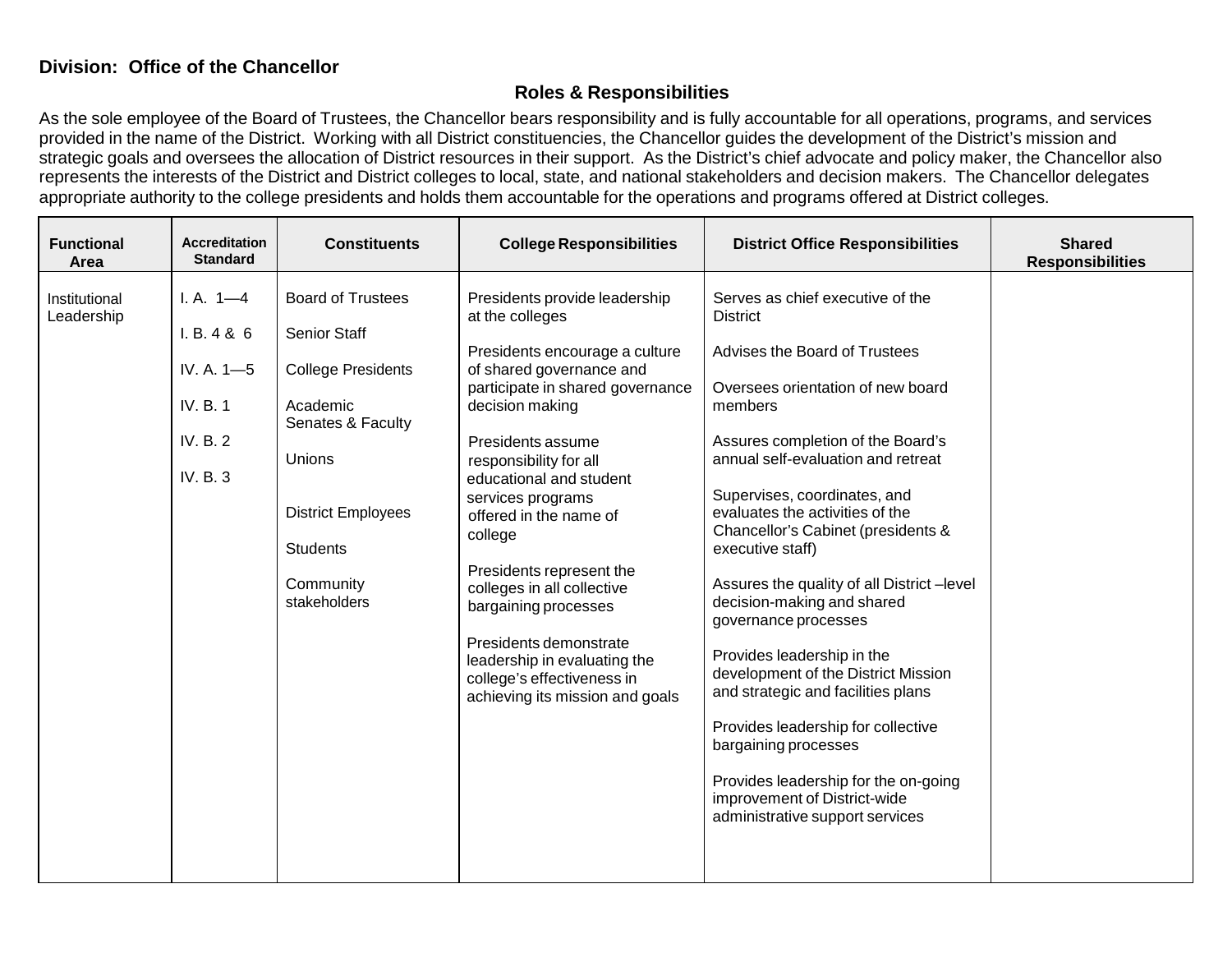| <b>Functional</b><br>Area  | <b>Accreditation</b><br><b>Standard</b> | <b>Constituents</b>                                                                                                                         | <b>College Responsibilities</b>                                                                                                                                                                                                                                                                                                                                                                                                                                                                          | <b>District Office Responsibilities</b>                                                                                                                                                                                                                                                                                                 | <b>Shared</b><br><b>Responsibilities</b> |
|----------------------------|-----------------------------------------|---------------------------------------------------------------------------------------------------------------------------------------------|----------------------------------------------------------------------------------------------------------------------------------------------------------------------------------------------------------------------------------------------------------------------------------------------------------------------------------------------------------------------------------------------------------------------------------------------------------------------------------------------------------|-----------------------------------------------------------------------------------------------------------------------------------------------------------------------------------------------------------------------------------------------------------------------------------------------------------------------------------------|------------------------------------------|
|                            |                                         |                                                                                                                                             | Presidents demonstrate<br>leadership in guiding the<br>development of critical<br>planning and goal-setting<br>processes and in evaluating<br>the effectiveness of these<br>processes<br>Presidents serve as Cabinet<br>representatives on all District-<br>wide councils and committees<br>Presidents represent their<br>colleges to the communities<br>they serve<br>Presidents participate actively<br>in an on-going dialogue meant<br>to clarify District/college<br>functions and responsibilities | Establishes and maintain the roles<br>and responsibilities of the District in<br>relation to the colleges and evaluates<br>this delineation on a regular basis to<br>improve District/college functions<br>Serves as liaison between the<br>colleges and the Board of<br><b>Trustees</b>                                                |                                          |
| Policies and<br>Procedures | IV. B. 1<br>IV. B. 2 c                  | <b>Board of Trustees</b><br><b>Senior Staff</b><br><b>College Presidents</b><br>Academic<br>Senates, Faculty<br>Unions; all<br>Stakeholders | Presidents and college<br>leadership participate in<br>District-wide councils and<br>committees to develop policy<br>recommendations<br>Presidents and college<br>leadership monitor the<br>effectiveness of policies<br>and periodically make<br>recommendations for their<br>revision                                                                                                                                                                                                                  | Advises the Board in the development<br>of Board policies and Board Rules<br><b>Establishes and maintains District-</b><br>wide administrative policies through<br>Chancellor's Directives and<br><b>Administrative Regulations</b><br>Provides for the regular review and<br>updating of all directives and<br>administrative policies |                                          |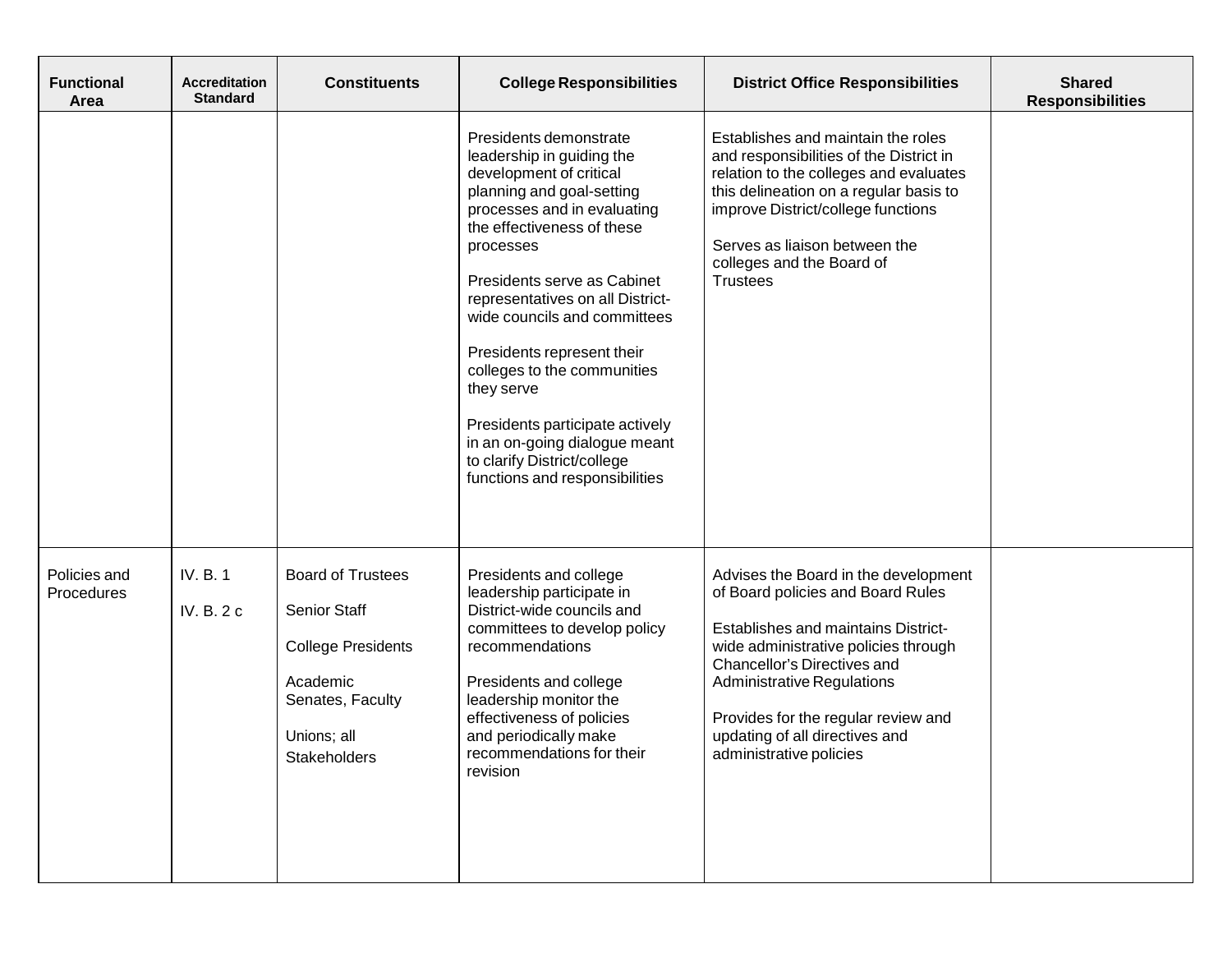| <b>Functional</b><br>Area                                 | <b>Accreditation</b><br><b>Standard</b> | <b>Constituents</b>                                                       | <b>College Responsibilities</b>                                                                                                                                                                                                                                                                                                                                                                                                                                                                                                                                               | <b>District Office Responsibilities</b>                                                                                                                                                                                                                                                                                                                                                                                                                                                    | <b>Shared</b><br><b>Responsibilities</b> |
|-----------------------------------------------------------|-----------------------------------------|---------------------------------------------------------------------------|-------------------------------------------------------------------------------------------------------------------------------------------------------------------------------------------------------------------------------------------------------------------------------------------------------------------------------------------------------------------------------------------------------------------------------------------------------------------------------------------------------------------------------------------------------------------------------|--------------------------------------------------------------------------------------------------------------------------------------------------------------------------------------------------------------------------------------------------------------------------------------------------------------------------------------------------------------------------------------------------------------------------------------------------------------------------------------------|------------------------------------------|
| Advocacy                                                  | IV. $B2e$                               | <b>Board of Trustees</b><br>All District and<br>college<br>constituencies | Presidents represent the<br>college to external<br>stakeholders and local, state<br>and national constituencies<br>Through Board committees<br>and District-wide councils,<br>presidents and college<br>leaders participate in the<br>formulation of advocacy<br>positions and priorities                                                                                                                                                                                                                                                                                     | Represents the District and District<br>colleges to all local, state, and<br>national constituencies<br>Guides the development of<br>legislative policy and advocacy<br>positions on behalf of the District<br>and the colleges                                                                                                                                                                                                                                                            |                                          |
| <b>Financial Stability</b><br>and Resource<br>Development | III. D. 1<br>IV. B. 2<br>IV. B. 3       | Board of<br><b>Trustees</b><br>All District and college<br>constituencies | Presidents assure that college<br>resources are allocated in<br>response to institutional mission<br>and in support of college strategic<br>goals and priorities<br>Presidents and college leaders<br>assure that the institution is<br>operated in a fiscally responsible<br>manner and that long-term<br>obligations are met<br>Presidents and college leaders<br>identify and pursue external<br>funding sources to augment<br>college budgets<br>Presidents oversee the<br>implementation of local bond<br>projects in order to maximize<br>outcomes and shepherd funding | Assures that District resources are<br>allocated in response to the District's<br>mission and strategic goals and<br>priorities<br>Provides budgetary accountability at<br>the District and college level<br>Establishes long-range plans to<br>assure District and college fiscal<br>stability<br>Identifies and pursues initiatives to<br>augment District and college<br>resources and external partnerships<br>Designs and implements District bond<br>programs to secure bond funding |                                          |